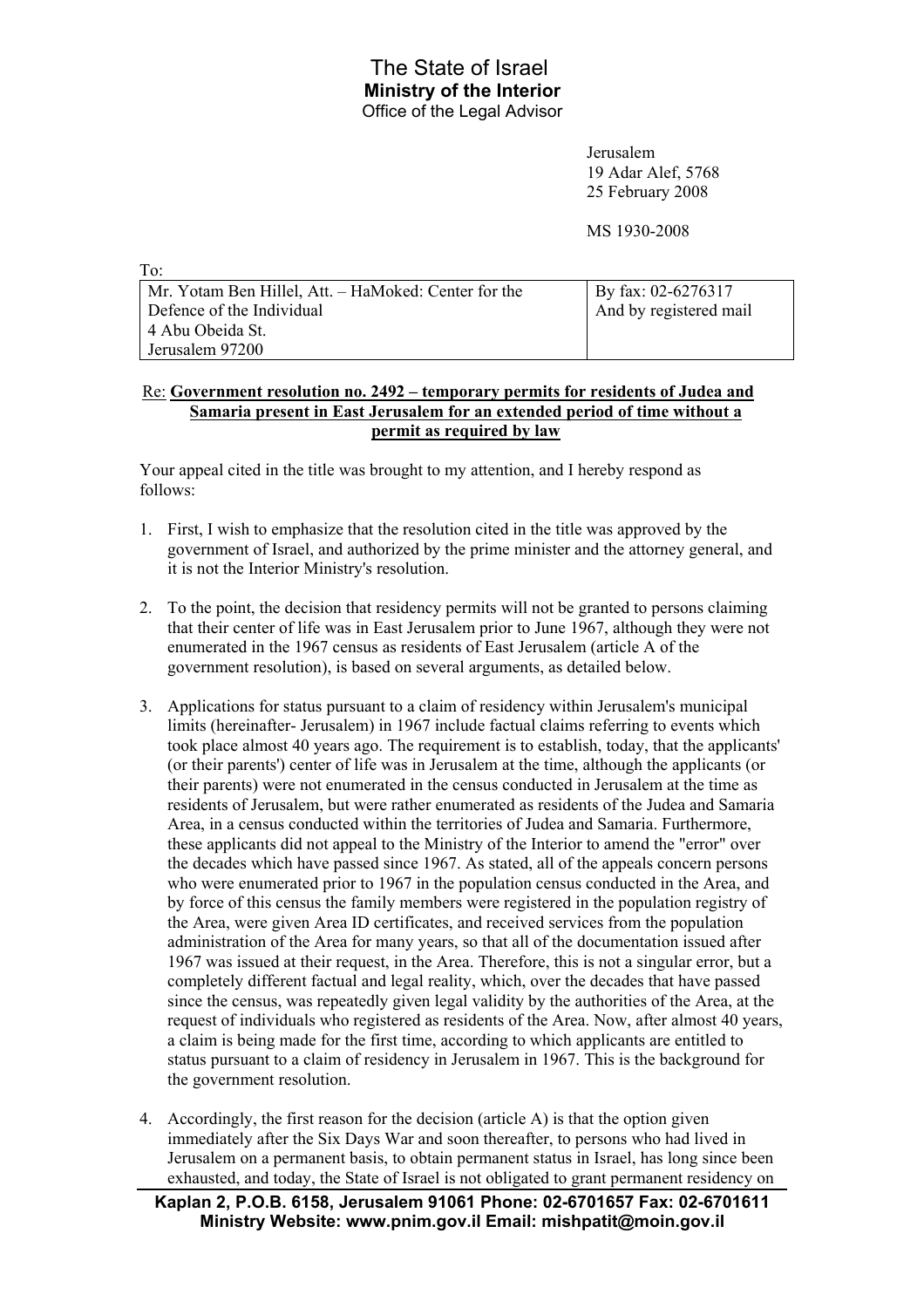the basis of claims of residency dating back 40 years under the circumstances detailed above. Accordingly, these applicants must be considered as having waived the option to obtain residency in Israel, and in any case, today, the State of Israel is not obligated, under the circumstances detailed above, to grant them residency.

- 5. The second reason for the decision is the very extensive delay which is a characteristic defect of such applications, and the great difficulty - to the point of impossibility - of examining these claims today – i.e., the evidentiary damage caused to the State due to the delay and the passage of time, as we shall detail below.
- 6. First, it must be said that the extreme delay on the part of the applicants is enough to justify a decision that applications for permanent status on the grounds of a claim of residency in Jerusalem dating back 40 years – will no longer be processed, and a permit for residency in Israel will no longer be granted on the basis of such claims.
- 7. Furthermore, the extreme delay of these applications has caused a real and objective difficulty in verifying factual claims, as these rely on a factual situation which dates back 40 years, and this is particularly true since some of the documents concerning that period are no longer in the State's possession due to the passing of time, and since the physical conditions on the ground are no longer as they were then. To all of the above we must add the fact, which also stems from the great delay, that in recent years every investigation carried out on the ground, which is required in many cases, necessitates coordination with security forces and arrangement of a security escort. At times it is not possible to conduct these investigations at all due to the current security situation, and in any case, consideration of an application based on a full factual foundation is impossible.
- 8. In light of the above, there is no room to state, as you did in your appeal, that article A of the government resolution lacks " reasonable grounds" and of course there is no room for the claim that the resolution will not "spare" the Ministry of the Interior from having to conduct the many center of life tests, as the resolution is not based on a need to "economize" but rather on substantive grounds, as specified above.
- 9. Concomitantly with this resolution and as an accompanying measure, the government of Israel decided to allow the granting of temporary permits to persons who have lived in Jerusalem continuously since 1987. By doing so, the resolution established, on a one time basis and for a limited period of time, a humanitarian expansion of the humanitarian arrangement that was established at the governmental level in 1998, which stipulated continuous residency in Jerusalem since 1972 as a precondition for the granting of temporary permits. The arrangement from 1998 was also a humanitarian arrangement, meant to resolve the issue by making an exception on a one time basis, in order to conclude the handling of this issue, which, when the 1998 resolution was made, already related to events that took place over 30 years prior. The current government resolution aims to expand this arrangement, and accordingly it creates "a humanitarian arrangement atop a humanitarian arrangement". It establishes a significant mitigation in the terms required for its own implementation, as continuous residency in Jerusalem since 1987, i.e. for 20 years (and not 35 years as previously required), is sufficient. Accordingly, it was established that this arrangement will apply on a one time basis and for a limited period of time.
- 10. Concerning the decision to apply the government resolution to applications that were submitted to the Ministry of the Interior prior to the resolution, in light of the reasons specified above regarding the reasons that are at the basis of the resolution, there is no room to continue processing these applications, although they were submitted prior to the date of the government resolution. Concerning applications which are pending before the courts, indeed, individual responses will be given for each petition.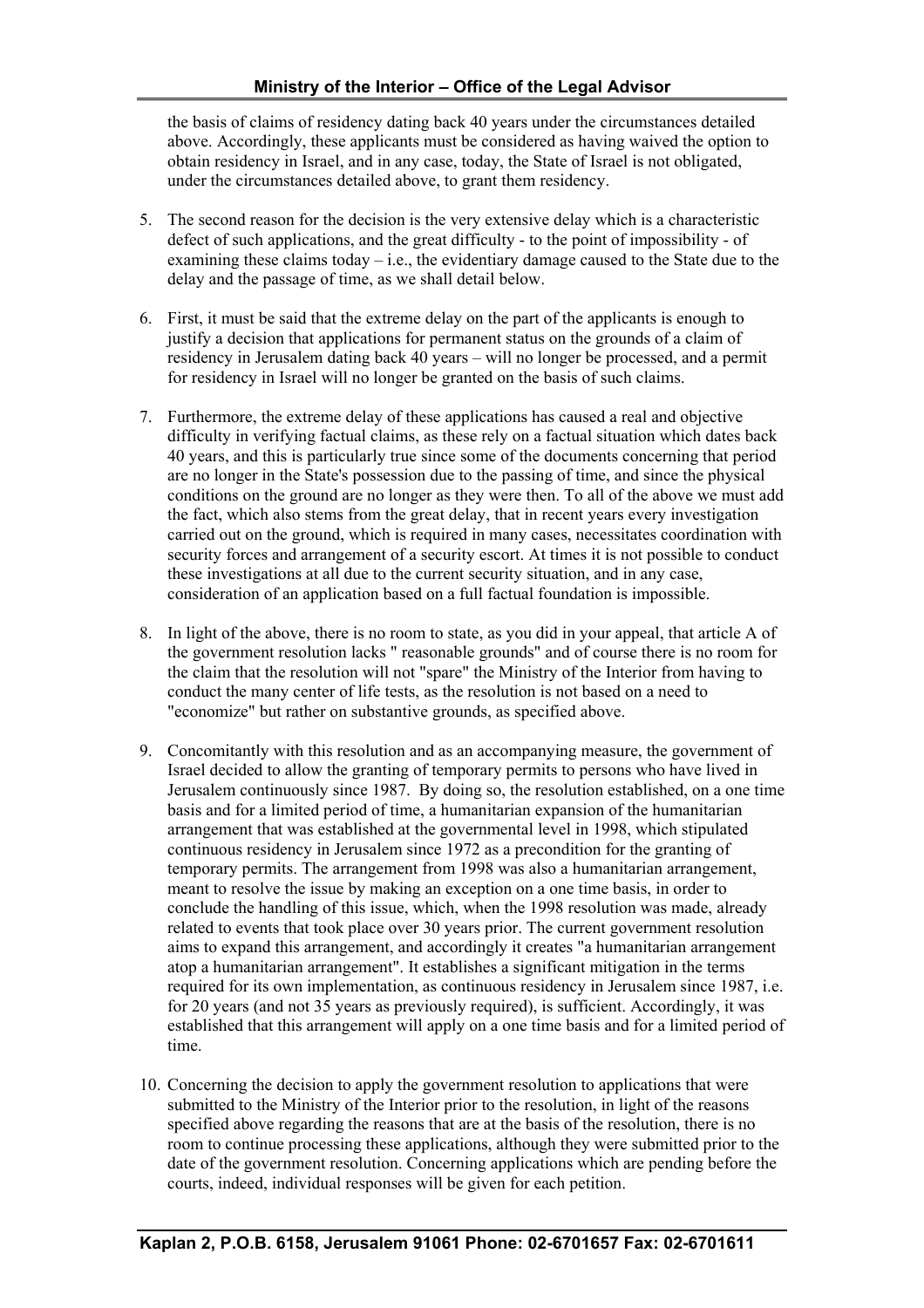- 11. An additional claim raised in your letter concerns the setting of a deadline for submission of applications under the government resolution. You claim that there is very little time to gather the necessary documents, and that it would be impossible to meet this deadline. This claim must be answered both from the substantive and the factual aspect.
- 12. From a factual aspect, this claim is bewildering, as according to the contents of these applications, the applicants have ostensibly lived in Jerusalem for many years, continuously. Therefore, it is not clear why they should have to gather documents which they were supposed to have in their possession long before the date set in this resolution, and why gathering the documents should take a long time. Moreover, the fact that most applicants claim residency since 1967 raises the question of why they did not appeal earlier, and why the new government resolution was necessary in order for them to submit an application for temporary permits, and therefore the matter is now time-limited.
- 13. From a substantive perspective, as specified above, this resolution is "a humanitarian arrangement atop a humanitarian arrangement". The original resolution established at the governmental level in 1998 was designed to apply on a one time basis and for a brief period of time, in order to conclude the treatment of this issue. Accordingly, in light of the passage of time, and particularly considering the arguments concerning the delay and the evidentiary damage caused to the State, there is room to establish a deadline for submission of applications. Additionally, the restriction is necessary in order to avoid having to again encounter the problems that ensue when applications are submitted after a great deal of time has elapsed, and it becomes impossible to properly examine them. To this we add the fact that the State needs to estimate the total number of applications, in order to assess the scope of the phenomenon.
- 14. To all of the above we add that almost four months were allotted for submission of applications, starting from the date of the announcement of the resolution, and it cannot be claimed that this is too brief a period.
- 15. Additionally, you claimed that "too many" documents are required, "and the demand that applicants provide every contract to rent or purchase an apartment over such a long period of time is overly burdensome" and is not proportionate.
- 16. First, it must be noted that the government resolution does not add to the previous list of required documents for applications for status pursuant to residency in Jerusalem in 1967 or for permits pursuant to residency since 1972. The documents previously required are also required today, and a significant mitigation has been introduced in terms of the number of years for which documentation is required. Of course, there is no room for the claim that there is a lack of proportionality in the demand that applicants provide all of the documents necessary to prove their claim, in accordance with the substantive outline established in the government resolution.
- 17. To this we must add the fact that the burden of proof lies with the applicant, and that a person who chooses to appeal only after such an extended period of time must take into account the possibility that he will be required to produce documents pertaining to the distant past, even if this is not a simple matter due to the passage of time. These issues are naturally added to the evidentiary damage caused to the State.
- 18. Concerning the demand to provide an areal photograph, this demand is essentially relevant to any application in this regard, as the areal photograph indicates both the location of the house during the relevant period of time and the fact of the existence of the house and its suitability for residency at the time, and therefore it cannot be claimed that